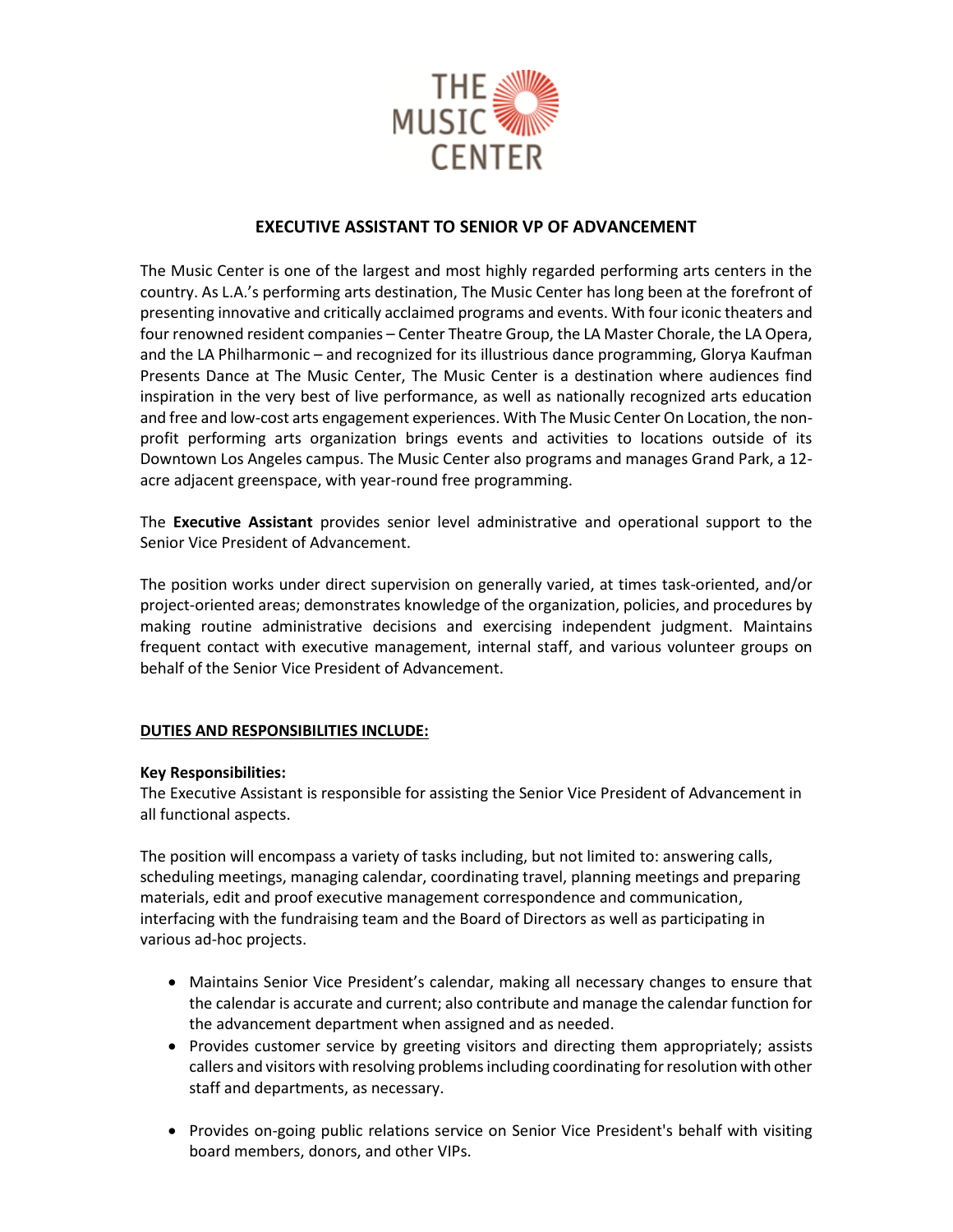- Schedules, meetings and makes travel arrangements for Vice President handling all logistical issues and may handle same functions for other Advancement staff when assigned and as needed. Tracks and monitors status of pending items and follows up (in person, email, or phone) as needed.
- Plans and coordinates all meetings hosted by Senior Vice President, including scheduling, reminders, catering, and other logistics, and gathering and developing meeting materials.
- Takes meeting minutes and prepares them in a timely manner for approval and distribution.
- Organizes staff development events and activities including holiday parties and staff workshops.
- Reviews, prioritizes and distributes all incoming correspondence to Senior Vice President as well as general departmental correspondence including board reports and acknowledgement letters.
- Provides clerical support to Senior Vice President and prepares correspondence, reports and PowerPoint presentations.
- Serves as advancement office administrator by developing and overseeing computer and paper records, tickler and filing systems; coordinates and determines equipment and software needs and ensures maintenance and repair.
- Orders stationery, supplies and equipment; ensures that all office machines are properly supplied with paper and toner; oversees the ordering of kitchen supplies; assists in developing and recommending departmental policies and procedures.
- Also oversees the collection and processing of weekly employee timecards and leave notices.
- Performs routine bookkeeping tasks such as reviewing, coding and processing invoices, preparing and processing various accounting documents such as Senior Vice President's expense report.
- Organizes special services for VIPS including parking, arranges for campus tours, books conference rooms for meeting with the President and other requests.
- Serves as liaison between Senior Vice President and other department staff communicating information, schedules, assignments, priorities and requests, and serves as a communication link between senior management and executive staff and others.
- Work with Founders and Marketing teams to organize Advancement department, and occasionally executive offices, complimentary ticket requests and seat holds for all dance engagements.
- Performs other related duties as assigned or requested.

## **REQUIREMENTS AND QUALIFICATIONS:**

- High School diploma is required, undergraduate degree is preferred.
- 3 to 5 years administrative and/or project management experience.